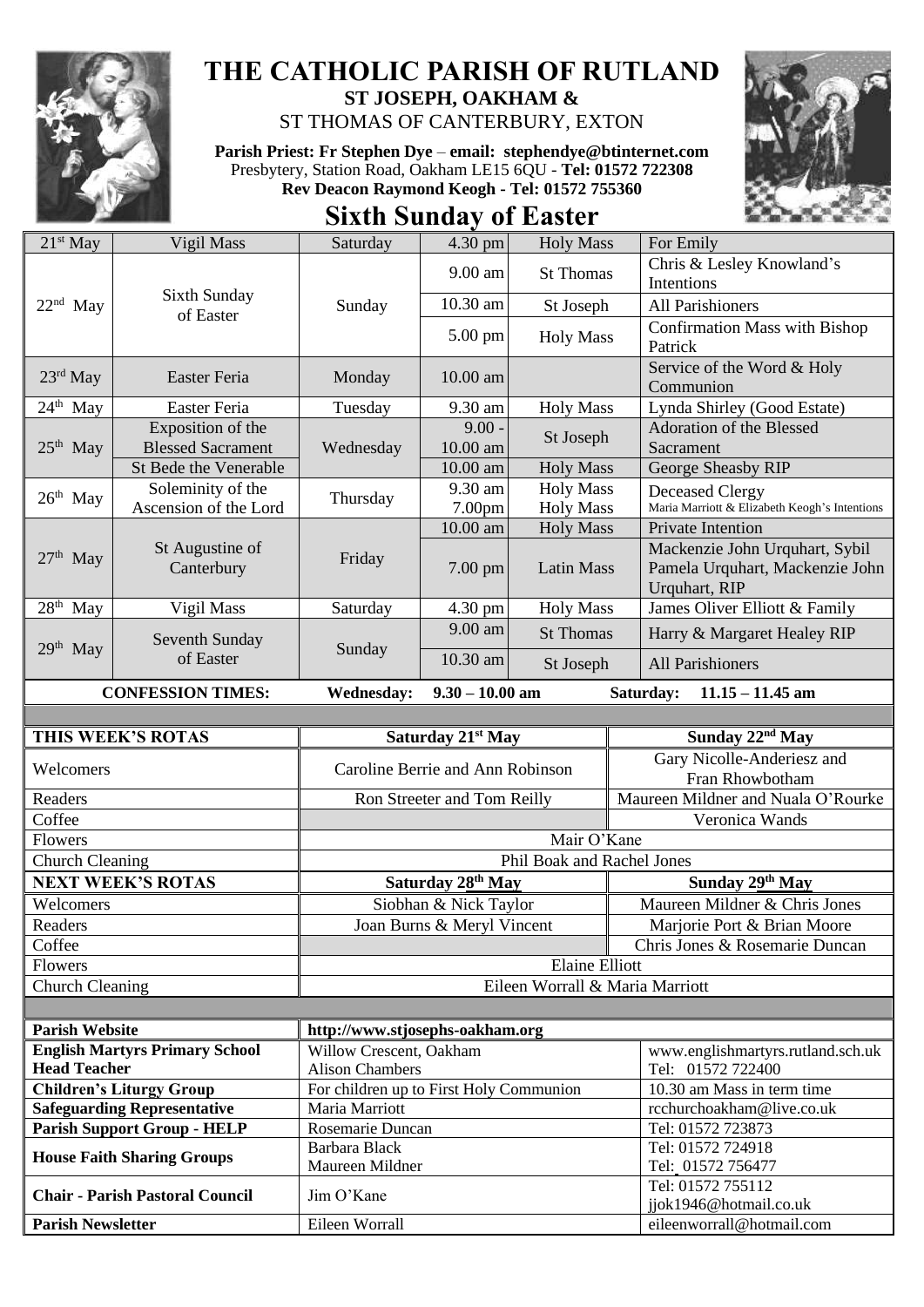*Please pray for the following who are ill:* Colleen Lully, Mary Hurst, Sarah Ennis, Marie-Jeanne LloydHughes, Philip Quinn, Teresa Thompson, Sharon Larkworthy, Halina Woolford, Myra Smith, Janet and Barry ChalmersStevens, Fr David Bowler, Annie Welsh, Floss Jepson, Joy Widdows, Krystyna Chritchlow, Sally Blythin, Richard Goodger, Jim Whalley,, Fr John Trenchard, Elisabeth Simpson, Florence Valentine, Alison Pepperdine. Neil Mackenzie, David Price, Fr Kevin Gradwell, Moira McCormick, Claire Smith, Fiona Ruddle, Calum Simpson and Angela Munton, John Shortmoor,Joseph Shortmoor and Fr Tom McGovern, Elizabeth Ann Hill, Melanie McDonald, Ita Jones and Michael Dawson *- If you cannot see your loved one's name in this sick list online you need to sign a consent form – please email Maria a[t rcchurchoakham@live.co.uk](mailto:rcchurchoakham@live.co.uk)*

**Anniversaries** *James North, Marie Puttick, Thomas McLoughlin, Con Anderson, Marga Carroll, Eileen Cox, Albert Tyler, Helen Hughes and Joey Shelley*

## **Last week's collection**  $C_1$ llections  $f$  250.02

| Planned Giving and Donations | £ 716.00 |
|------------------------------|----------|
| Total                        | £966.02  |
|                              |          |

**Don't forget** to join us for coffee after Holy Mass on Wednesday and Sunday.

**Prayer to Saint Michael the Archangel** As St Michael is the Patron Saint of Kyiv, the capital city of Ukraine, we will say this prayer during Holy Mass in support of the people of Ukraine and for peace in the whole world.

**Holy Michael, Archangel, defend us in the day of battle; be our safeguard against the wickedness and snares of the devil; may God rebuke him, we humbly pray, and do thou, Prince of the Heavenly Host, by the power of God, thrust down to hell Satan, and all evil spirits who wander through the world for the ruin of souls. Amen**.

**On Sunday 22nd May at 5.00 pm** our Bishop, Patrick, will be celebrating a Mass of Confirmation at St Joseph's for Candidates from the Parishes of Oakham and Melton Mowbray and from Oakham School and Uppingham School. Please remember to say a prayer for the Confirmandi as they take this important step forward in their spiritual lives. **Permission for the School Car park on Kilburn Road to be used for overflow parking for the Confirmation on** 

## **Sunday between 4:30-7:30pm**

**With kind thanks to Oakham School. Please note the carpark will be locked at 7.30pm**

**Bereavement Group** The next Bereavement Group meeting will be on 16<sup>th</sup> May at 2.30 pm in the Meeting Room.

**Our Sincere condolences** to the family & friends of our parishioner David Rolfe of Uppingham who died this past week. Please remember him in your prayers. Eternal rest grant unto him O Lord, and let perpetual Light shine upon him. May he rest in peace Amen.

**Parking** We realise that parking space is limited but would appreciate it if you did not park in the entrance area of our car park at the weekend services. Thank you.

**Mass Intentions** If you wish to have a Mass said for anyone living or deceased, please contact Maria at **[rcchurchoakham@live.co.uk](mailto:rcchurchoakham@live.co.uk)**

**Planned Giving Scheme - Envelope holders** If you wish to contribute via the parish bank account, please contact Maria at **[rcchurchoakham@live.co.uk](mailto:rcchurchoakham@live.co.uk)** Many thanks for your ongoing support.

**Book of Remembrance** This is an ongoing project, so if you wish to have the names of loved ones inscribed in our book, please contact Maria at **[rcchurchoakham@live.co.uk](mailto:rcchurchoakham@live.co.uk)**

**Please note**: Any cheques made out to the Parish should read **St. Joseph's Oakham RCP**. Thank you.

**Our Sick List** If you would like someone to be added to the Sick Parishioners list, please contact Maria at **[rcchurchoakham@live.co.uk](mailto:rcchurchoakham@live.co.uk)**

**Facebook** Don't forget St Joseph's has a Facebook page on which future events can be advertised, members can be alerted to, for example, changes in service times, and ideas can be put forward. If you would like to join, please email Maria at **[rcchurchoakham@live.co.uk](mailto:rcchurchoakham@live.co.uk)**

## **Please see notices below**

**Talking Philosophy: a Carmelite Perspective** – Reading & Discussion Zoom Group – Open to All meets on **Wednesday 1 st June**, at 8.00pm and finishing at 9.00pm. More information is available from Deacon James Hunter: james.hunter200@btinternet.com

**Calling Foundation Governors** is a virtual information session about being a foundation governor in one of our Catholic schools, and takes place on **Wednesday 22nd June** from 7.00pm – 8.30pm. Please see the poster on the parish notice board. For further information, please contact: Julie Sweeney at the Diocesan Education Service (julie.sweeney@nottingham-des.org.uk).